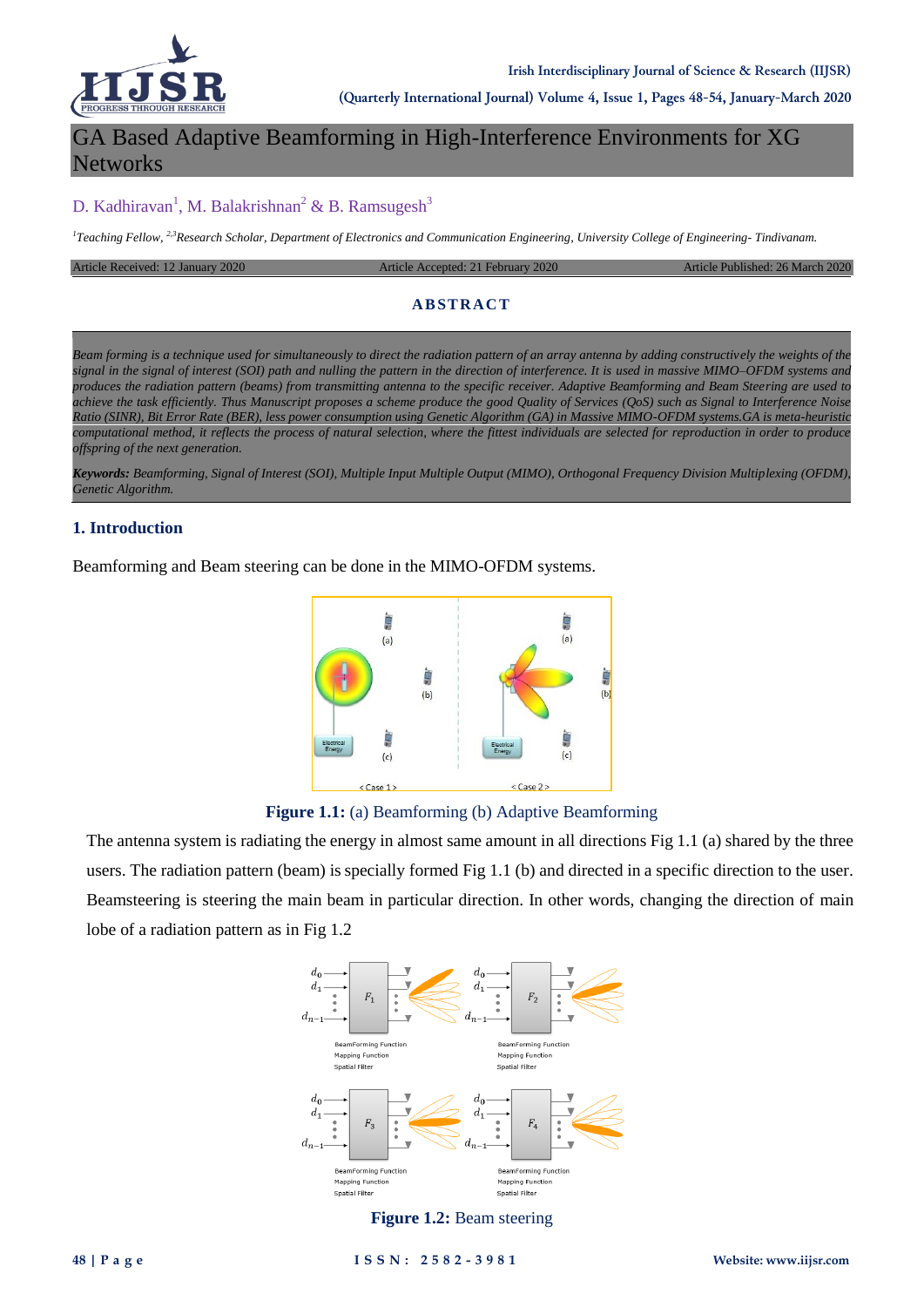

MIMO-OFDM is the foundation for most advanced wireless LAN and mobile broadband network standards, because it achieves the greater spectral efficiency and delivers highest capacity and data throughput.



**Figure 1.3:** (a) Antenna Arrays (8x8, 16x16), (b) Constellation (8x8, 16x16)

MIMO indicates more than just the presence of multiple transmit antennas. OFDM enables reliable broadband communication by distributing user data across a number closely spaced narrowband sub channels. Inter Symbol Interference (ISI) occurs when the overlap between consecutive symbol islarge compared to the symbol's duration.

# **2. Literature Survey**

The process of initial Beamforming performance with finite no. of antennas/receiver and users based on Genetic Algorithm [5]. It develops a GA base beam selection and attain the throughput effectively in few iterations and it is suitable for Delay Constrained Networks. Also evaluates the end to end throughput and service outage constraint performance using different parameters. The algorithm comprises the data (bits) based on the antenna array grouping elements, polarization and encoding scheme [12]. GA processing in combination of elevation, azimuth, polarization, time domains and transmitter parameters. GA process employs unique selection mechanism, whereas calibrated systems that process receiver Beamforming information and exploits additional array calibration information and a transmitter system optimizes the worst case SINR in a group of all receivers. The static uncorrelated and correlated sources Beamforming for moving targets on CDMA systems by considering spreading code in Signal of Interest (SOI) direction based on GA [6]. At static uncorrelated sources LMS algorithm, reached zero error rate at SINR as -9dB. It shows unstable performances in Same LMS for completely correlated sources. The performance of GA-ABF technique analyzing in-terms of different interference power, direction of arrival and channel noise [14]. It performs in both stationary and dynamic interference scenarios. Also, it is observed that total time that GA user per iteration isproportional to the total generation and size of evolutions.

# **3. Beamforming System Model**

Figure 3.1 shows that the Beamformingblocks in transmitter portion. To consider an OFDM based massive MIMO Hybrid Beamforming, the Base Station (BS) is equipped with NRF RF chains and M antennas where NRF  $\leq$  M. For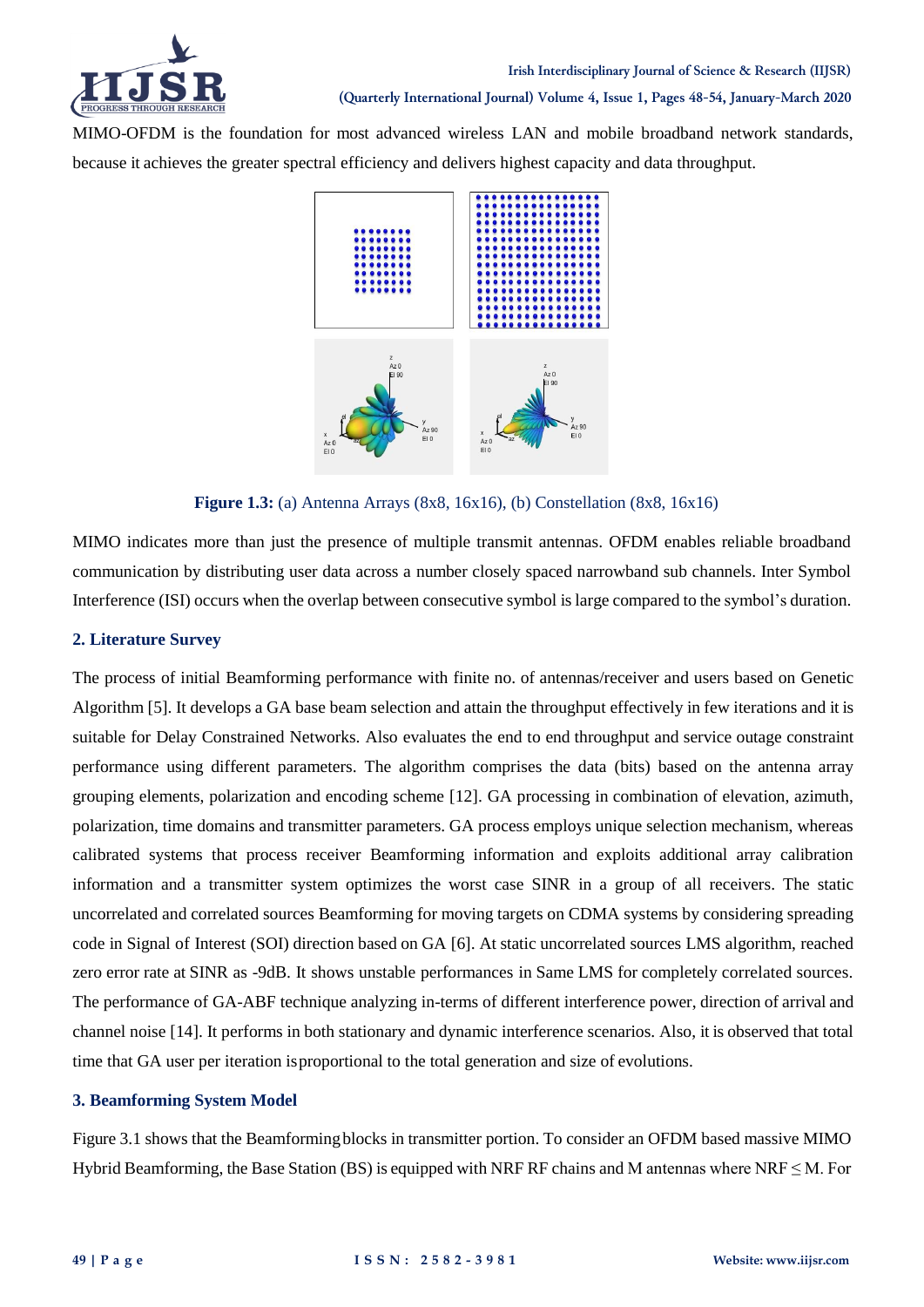

OFDM, K subcarriers are used for data transmission where U single-antenna users are simultaneously served on the entire band.



**Figure 3.1:** Block Diagram

At the BS, the signals at different subcarriers are first digitally precoded respectively and then transformed to the time domain by using K-point Inverse Fast Fourier transforms (IFFTs). After that, the transformed signals are finally processed by an analog precoding matrix before transmission through the antenna array. Since the analog precoder is operated on signals after IFFT, it is the same for all subcarriers, which indicates that it is flat in the frequency domain. This is the key challenge in designing the hybrid precoding over frequency selective wideband channels. Assuming a block-fading channel model, the signal received at subcarrier k can be written by,

 $\mathbf{v}[k] = \mathbf{H}[k]^H \mathbf{F} \mathbf{W}[k] \mathbf{s}[k] + \mathbf{n}[k]$  ------------(1)

Normally high data rate requires shorter duration symbols, increasing the risk of ISI by dividing the high-rate data stream into numerous low-rate data. Where s[k]  $\in C^{U}\times 1$  denotes the vector of transmitted data symbols at subcarrier k with,

E{s[k]sH[k]} = I ------------------------ (2)

 $W[k] = [w1[k], w2[k], ..., wu[k]] \in C^{NRF \times U}$  refers to the digital precoder at subcarrier k.

 $F = [f_1, f_2, ..., f_N] \in C^{M \times NRF}$  stands for the analog precoder.

 $H[k] = [h1[k], h2[k], ..., hU[k]] \in C^{M \times U}$  ----(3)

n[k]∼C*N*(0,σ<sup>2</sup>I) refers to the additive white Gaussian noise at subcarrier k in which σ<sup>2</sup> is the noise power. It is notable that the analog part of the Hybrid Beamformer is typically implemented using simple analog components such as analog phase shifters which can only modify the angles of signals. Thus, every entry in F has the same constant amplitude. In this work, the fully-connected structure for Hybrid precoding is considered in which each RF chain drives all antennas. Each RF chain and each antenna is connected through only one phase shifter. Therefore, the i-th element of fn is normalized as

-------------- (4)

From (1) the received signal of the u-th user at subcarrier k is,

 $y$ **u**[k]=**h**u[k]<sup>H</sup>**FW**[k]**s**[k]+**n**u[k]

 $y$ **u**[k]=**h**u[k]<sup>H</sup>**F**w<sub>u</sub>[k]s<sub>u</sub>[k] + **h**<sub>u</sub>[k]<sup>H</sup>**F**{w<sub>i</sub>[k]s<sub>i</sub>[k]}-------- (5)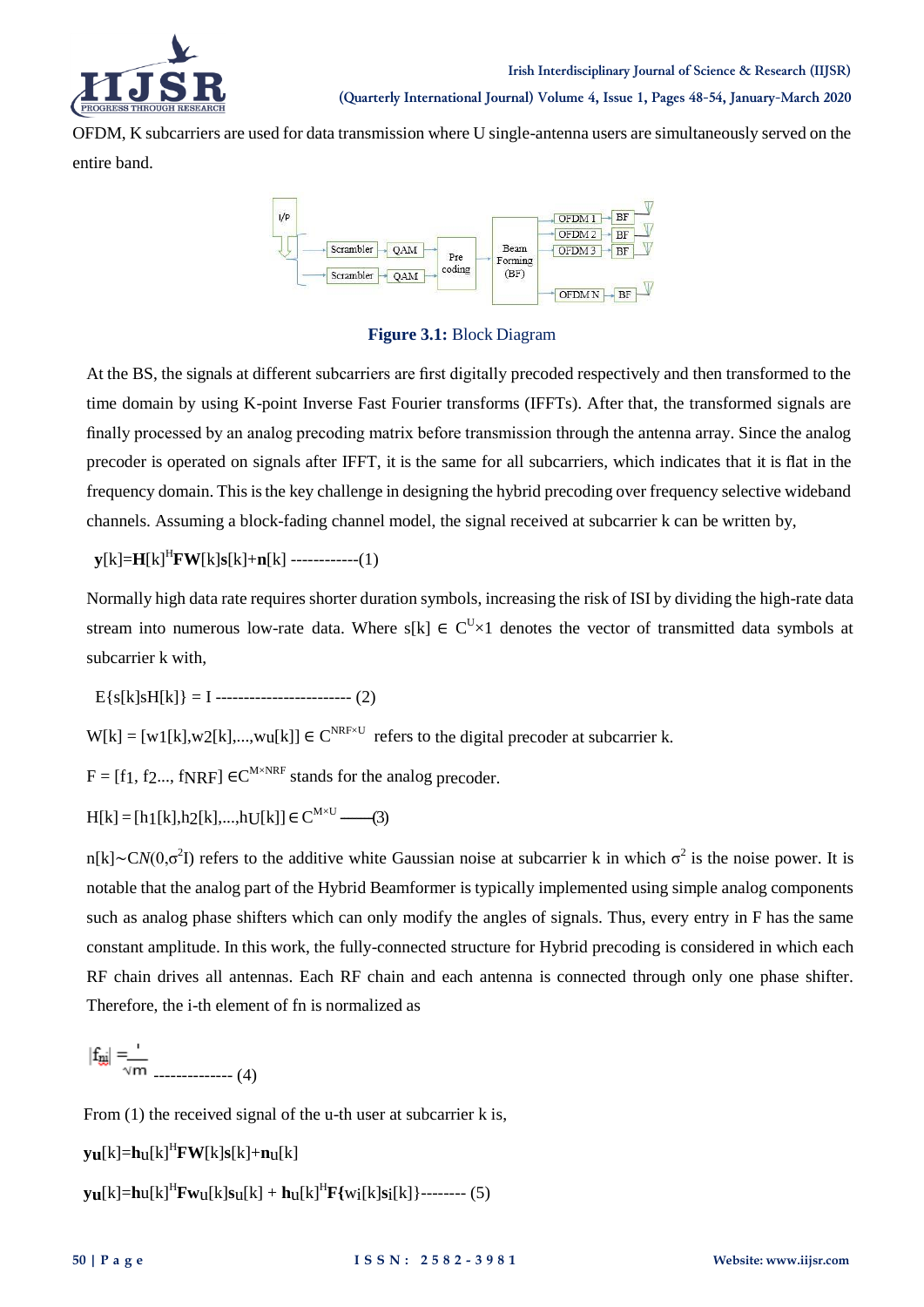

Where **y**u[k], **s**u[k] and **n**u[k] respectively denote the u-th element of **y**[k], **s**[k] and **n**[k].

# **4. GA based Adaptive Beamforming**

It is meta-heuristic computational method inspired by biological evaluation that aims to imitate the way of biological organisms which adopt their natural evolution in order to optimize the different aspect of Wireless Sensor Networks (WSNs).



**Figure 4.1:** Adaptive Beamforming work flow

# *4.1 Population*

GA operated by initially defining a population (collection of parameters) of individual parameters. These are encoded in abstract form also known as parameter combinations. The following parameters are transmitter power, transmitter gain, steering angle, No of antennas are taken as parameter combination.

Population= {Tx. power, Tx. gain, Steering angle, No. of antennas}

## *4.2 Fitness Function*

It evaluates the individual parameters and, in a way, that the selective individual parameters as variable input parameters. Fitness score to each individual in terms of objectives. Here multi objective fitness function is used for attain low BER, less transmit power and high SINR. In fitness evaluation N worst solutions are deleted and N new solutions are followed. Also, that each solution thus needs to be awarded a figure of merit which indicates its level to reach objective by applying Fitness Function to the simulation or test results obtained from that solution.

## *Fitness Function denoted as,*

f(tx. power, tx. gain, steering angle, no. of elements)=BER(minimum)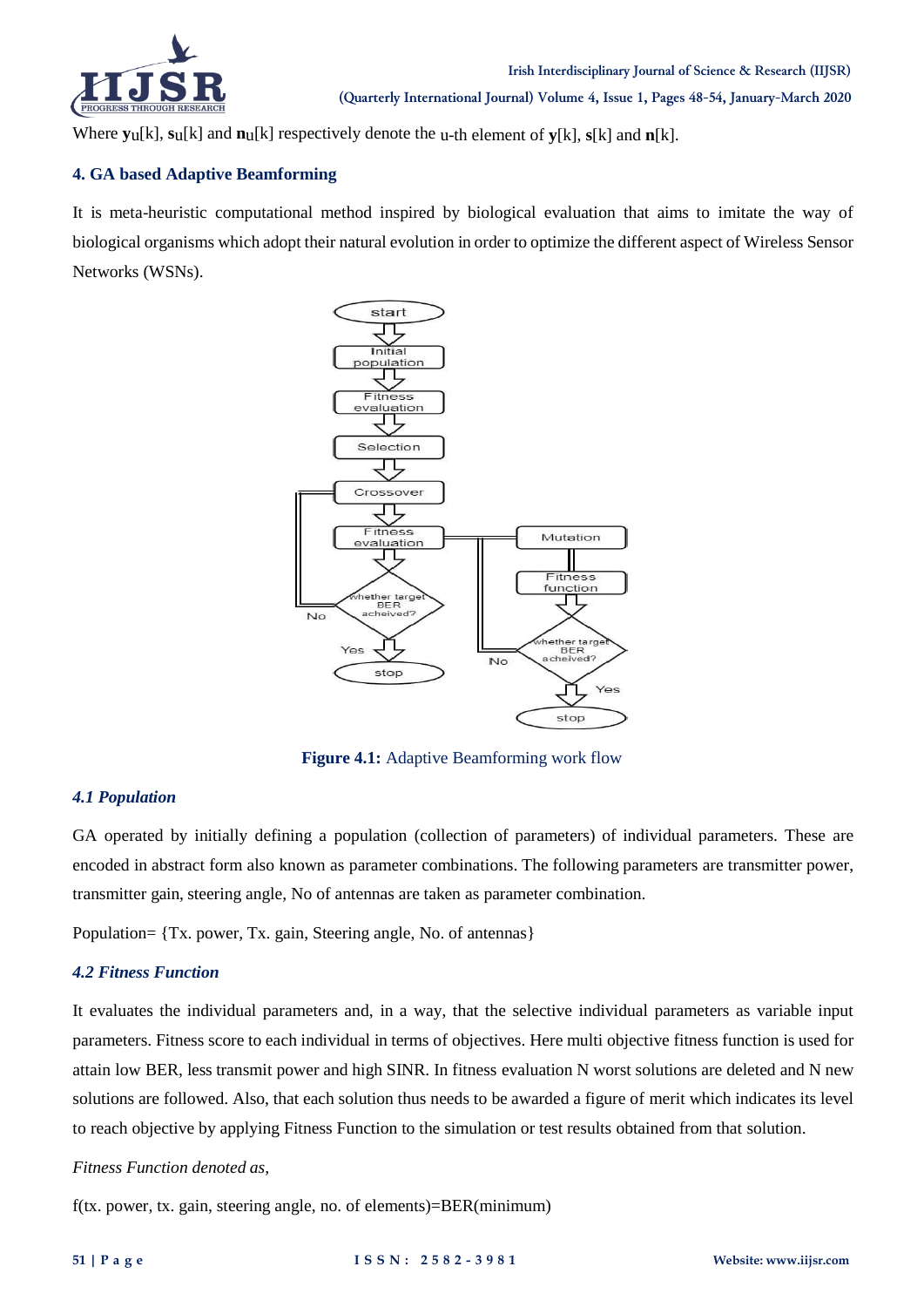

Mutation is use for randomly altering the values in the parameters and discover the new traits and horizons. Mutation helps to avoid the localoptima, pave way to global optima and diversifying the population.

### *4.4 Crossover*

The crossover process is to identify the best traits of current solution and mix them in order to improve this fitness. It randomly chooses a locus and exchanges the sub-sequences between parent parameters also creates a offspring pair. In GA crossover is referred as synthesis of best practices and mutation is referred as spontaneous inspiration and creativity.

### *4.5 Selection*

In selection process, individual parameter values (Defining a particular feature of simulated result) are chosen from population for recombination or crossover. The filter parameter function to be passed on to the next generation. The selection procedure is repeated K iterations, where K is the generation of Fitness Function in order to find the

best parameter combination as to meet therequired Fitness Function. During each iteration to determine the best solution based on that objective. The optimal solution of the function is attained in the K<sup>th</sup> iteration.

#### *4.6. Pseudo code*

| $t=0$ :                                                       |
|---------------------------------------------------------------|
| initialize $(p(t=0))$ ;                                       |
| evaluate $(p(t=0))$ ;                                         |
| while is not terminated $()$ do                               |
| $p(t)=p(t)$ select parent parameter combination();            |
| $p(t)$ =reproduction (P);                                     |
| mutate $(p(t))$ ;                                             |
| evaluate $(p(t))$ ;                                           |
| $(p(t+1))$ = BuildNextGenerationFrom( $p(t)$ , $p(t)$ ) t=t+1 |
| end                                                           |

## **5. Simulation Results**

The numerical simulation results of GA based Adaptive Beamforming and performances were evaluated. Some parameters are non-tunable such as Interference Power, Interference gain, Interference angle, Receiver Power and Receiver gain whereas Transmitter power, Transmitter gain, Steering Angle are tunable (Table 5.1). These parameters are taken for fitness function by evaluating fitness combinations. Functions are simulated through MAT Lab R2018a.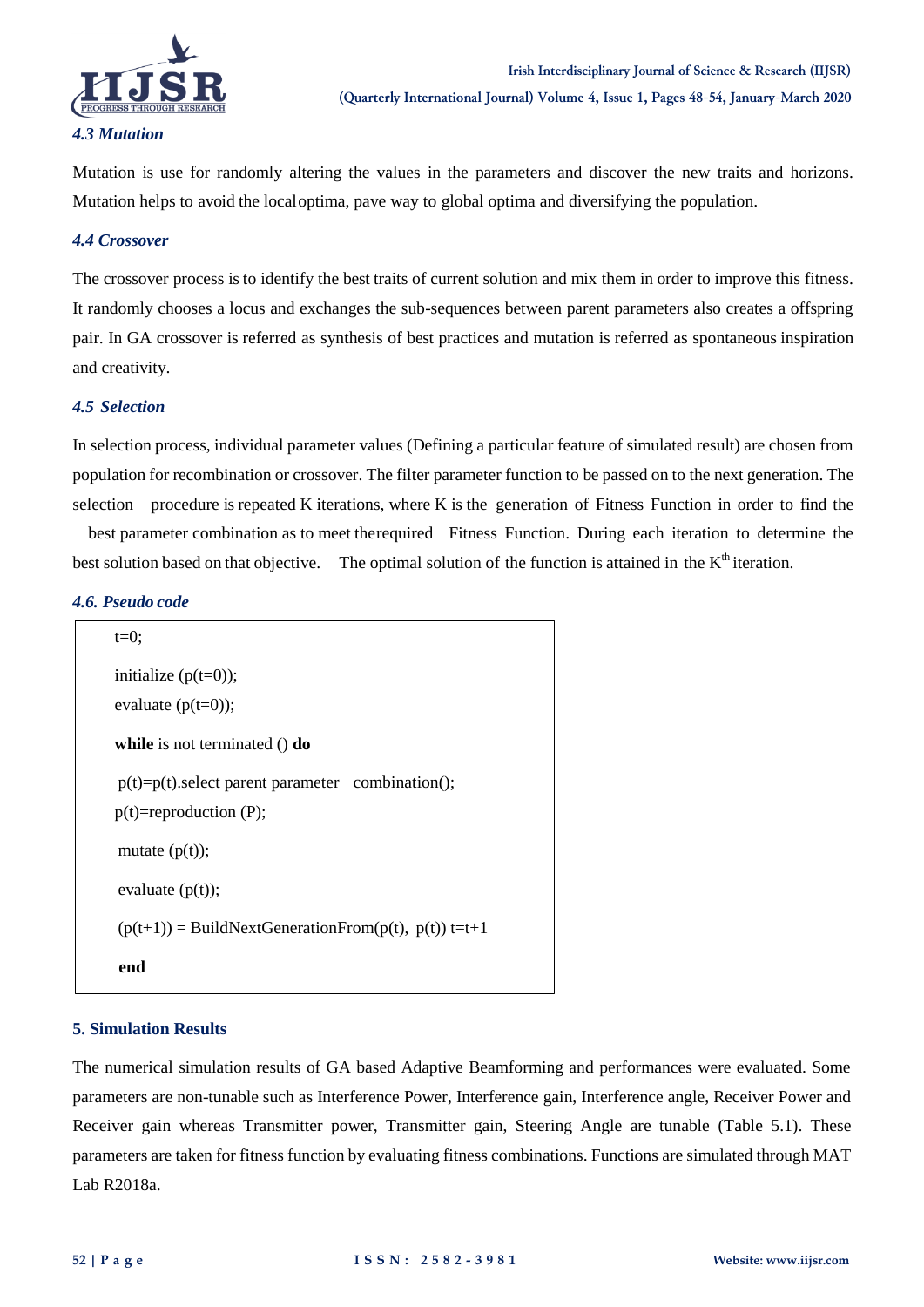

# *5.1 Simulation Parameters*

The transmitter parameters are taken for Fitness function in Genetic Algorithm.

Tunable parameters {transmitter power, transmitter gain, steering angle}

| <b>Transmitter parameters</b> | <b>Values</b>       |
|-------------------------------|---------------------|
| <b>Transmitter power</b>      | 1 to 10Watts        |
| Transmitter gain              | $-10$ dB to $-1$ dB |
| Steering angle                | 0 to 180 degrees    |





## **Figure 5.1** Iteration vs Throughput

Iterations (Generations) with respect to Throughput Figure 5.1 shows the better throughput performances as iterations increased as same as BER with respect to the generation in Figure 5.2 results as per the increasing iterations minimizes the Bit Error Rate.



**Figure 5.2** Iteration vs BER